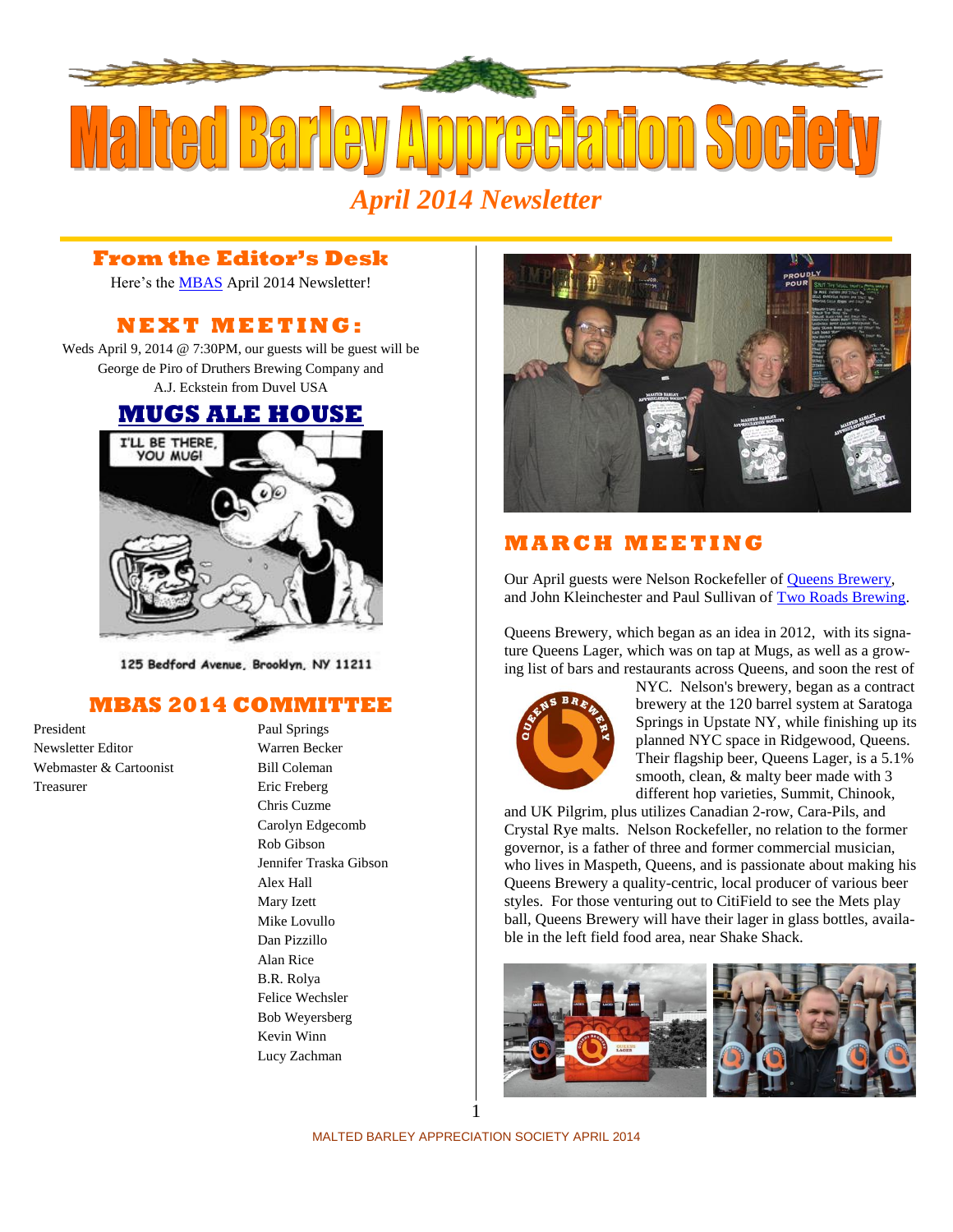







Two Roads Brewing Co. from Stratford, CT was next. This 100 barrel brewery which opened in a colossal factory building in Stratford in November 2012, took its name from Robert Frost's "The Road Not Taken" poem's famous line, "two roads diverged in a wood, and I took the one less traveled by." Two Roads

Brewing Co. purchased the 103,600-square-foot property for about \$2.85 million in 2012, and this former industrial property has undergone an \$18 million renovation. Two Roads is one of the East



Coast's largest breweries, with the capacity to produce over 100,000 barrels of beer each year. Besides brewing their own beer, other beers we are familiar with, like Evil Twin **and**  Stillwater, are brewed at the CT facility. They created the brewery with becoming a regional hub for contract and tenant brewing. The second part of Two Roads' identity is to make their products accessible to average consumers. They have a tasting room where beer lovers will be able to sample the line-up of beers.

Paul Sullivan and John Kleinchester, Retail Sales Manager, told us the history behind their Two Roads' Brewmaster Phil Markowski, who went from an engineering background into the craft beer world as a career, after dabbling in NYC home brewing and winning AHA competitions. Phil's career at various breweries led to dozens of medals from the GABF and WBC, along with medals at regional and international competitions. He penned the definitive book on Farmhouse Ales, and has fulfilled his dream job of creating a brewery from scratch with state-of-the-art equipment.



We sampled 5 Two Roads beers. Two Roads Ol' Factory Pils, a 5% German Style Pilsner. Next was their Workers Comp Saison, a 4.8% traditional farmhouse ale with a yeast strain that contributes tropical fruit, spice flavors and aromatics. Brewed with a variety of harvest grains including barley, wheat, oats and rye as was likely the case with farmhouse brewers of yore. The result is a complex, refreshing and distinctive example of this esoteric style. Intensely, slightly spicy (clove, white pepper).